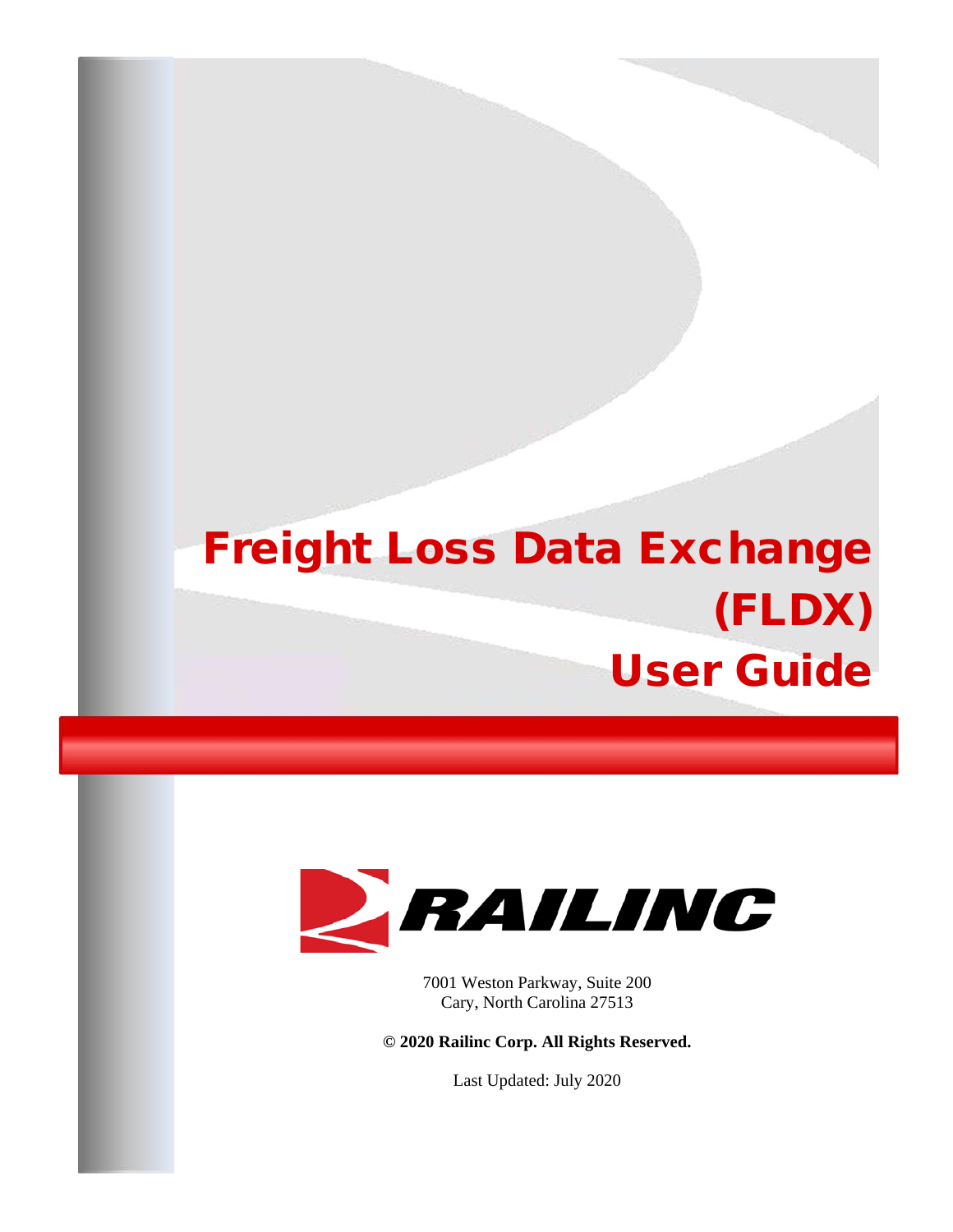# **Table of Contents**

# **List of Exhibits**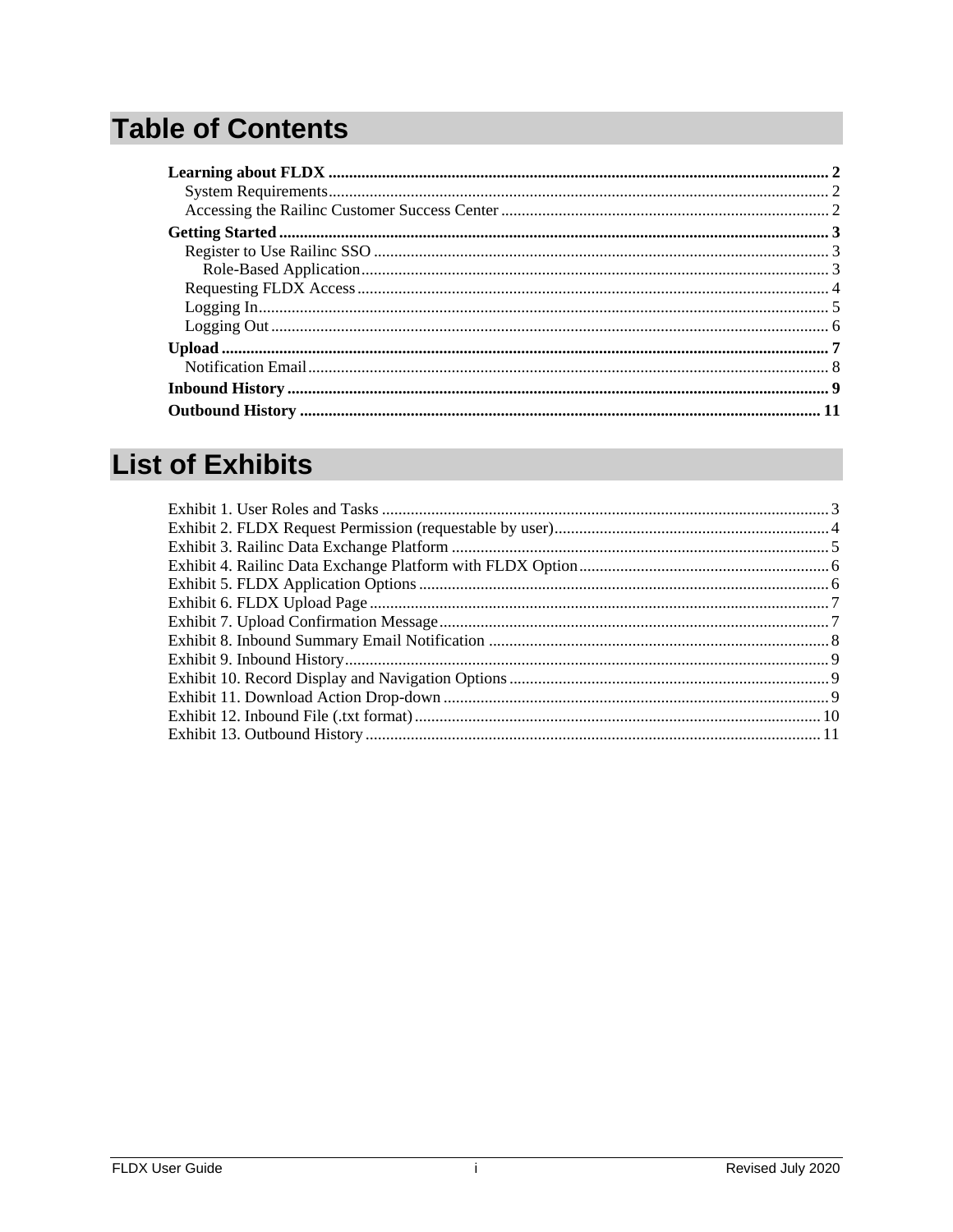# <span id="page-2-0"></span>**Learning about FLDX**

The Freight Loss Data Exchange (FLDX) is a monthly process that is used to exchange foreign line debits for freight claims and produce settlement reports for railroads that participate in the National Damage Prevention and Freight Loss system. The application takes in freight loss data provided by participating roads and forwards freight claim records and a net settlement report. This net settlement report shows the details of the freight loss and damage claims for interline shipments and the portion of the claim that is to be paid by each carrier. The application provides a data consolidation service to the interline carriers where all of the freight loss claim data settlements are assembled into a report that informs each carrier as to their claim liability in relation to all other participating carriers.

# <span id="page-2-1"></span>**System Requirements**

For information about the system requirements of Railinc web applications and for information about downloading compatible web browsers and file viewers, refer to the *[Railinc UI Dictionary](https://public.railinc.com/sites/default/files/documents/Railinc_UI_Dictionary.pdf)*.

## <span id="page-2-2"></span>**Accessing the Railinc Customer Success Center**

The Railinc Customer Success Center provides reliable, timely, and high-level support for Railinc customers. Representatives are available to answer calls and respond to emails from 7:00 a.m. to 7:00 p.m. Eastern time, Monday through Friday, and provide on-call support via pager for all other hours to ensure support 24 hours a day, 7 days a week. Contact us toll-free by phone at 877 RAILINC (1-877-724-5462) or send an email directly to [csc@railinc.com.](mailto:csc@railinc.com)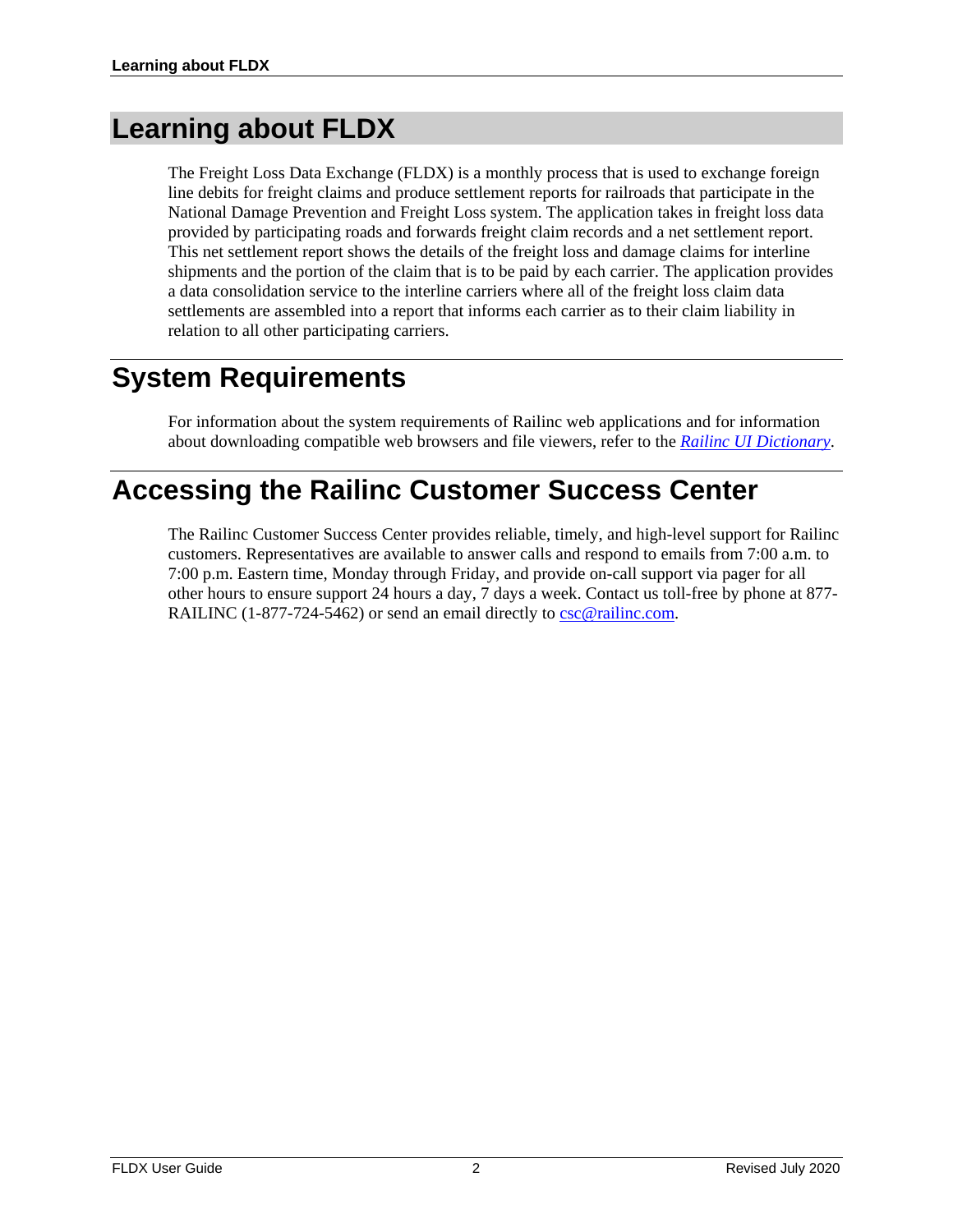### <span id="page-3-0"></span>**Getting Started**

The FLDX application uses Railinc Single Sign-On (SSO) which is accessed from the Railinc portal at [https://public.railinc.com.](https://public.railinc.com/) Select the **Customer Login** link in the upper right corner of the page.

### <span id="page-3-1"></span>**Register to Use Railinc SSO**

Each FLDX user must register to use Railinc Single Sign-On. Refer to the *[Railinc Single Sign-On](https://public.railinc.com/sites/default/files/documents/SSOUserGuide.pdf)  [User Guide](https://public.railinc.com/sites/default/files/documents/SSOUserGuide.pdf)* for more information.

Once SSO registration is complete, you must request access to FLDX within SSO.

# <span id="page-3-2"></span>**Role-Based Application**

Access and authorization for FLDX is determined when requesting access through Railinc Single Sign On. [Exhibit 1](#page-3-3) shows the FLDX user roles and tasks. See [Exhibit 2](#page-4-1) for a complete list of FLDX roles as seen in SSO.

<span id="page-3-3"></span>*Exhibit 1. User Roles and Tasks*

| <b>Task</b>      | <b>Description</b>                                                               |
|------------------|----------------------------------------------------------------------------------|
| <b>FLDX User</b> | User that may submit, update, and view freight loss data on the FLDX application |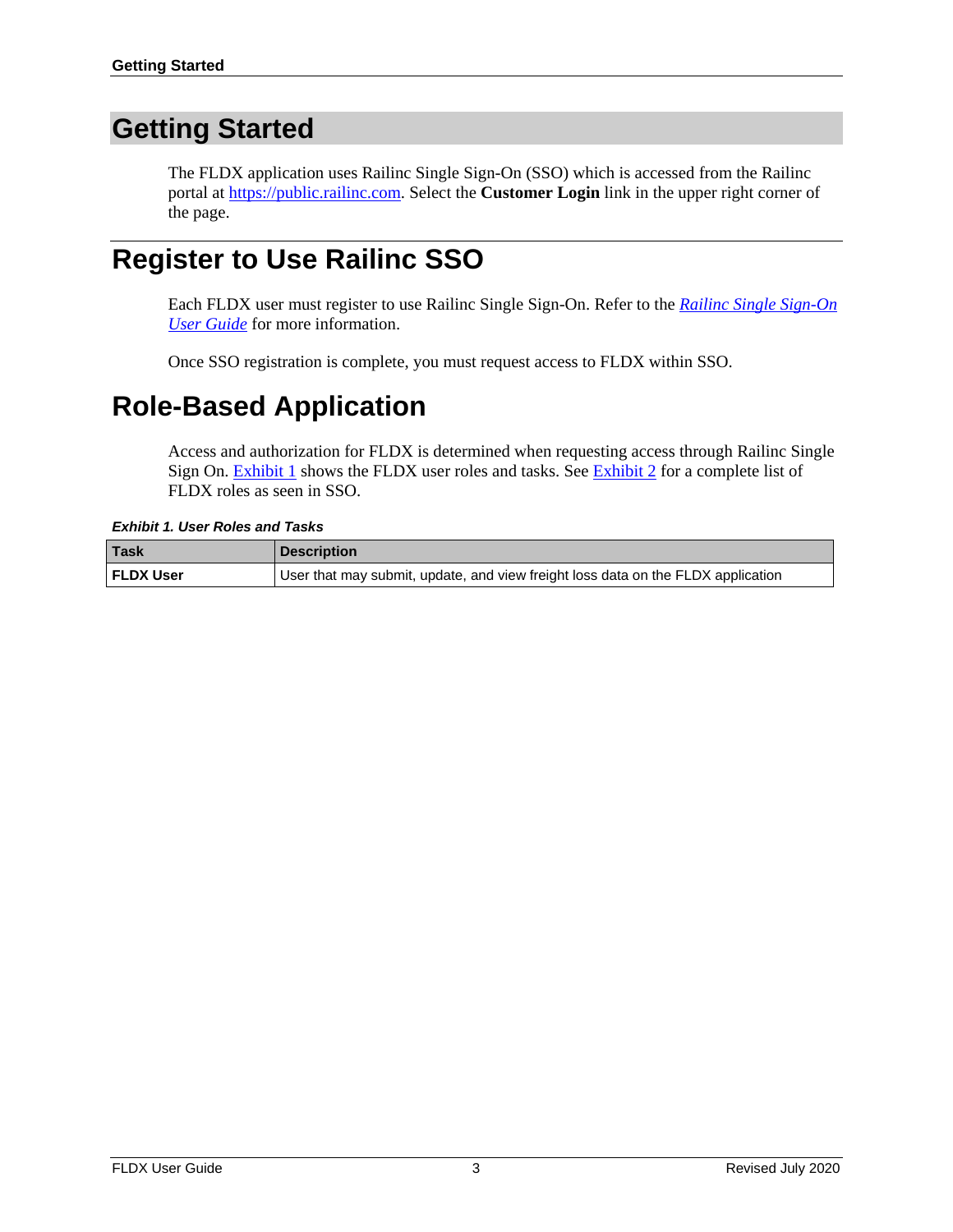### <span id="page-4-0"></span>**Requesting FLDX Access**

After authorization to use Railinc SSO is received, you must request general access to FLDX following instructions in the *[Railinc Single Sign-On User Guide](https://public.railinc.com/sites/default/files/documents/SSOUserGuide.pdf)*.

<span id="page-4-1"></span>*Exhibit 2. FLDX Request Permission (requestable by user)*

| Railinc Data Exchange                                                                                                 |         |                      |
|-----------------------------------------------------------------------------------------------------------------------|---------|----------------------|
| Railinc Data Exchange                                                                                                 |         |                      |
| <b>Select Roles</b>                                                                                                   | Confirm | Done                 |
| CHDX User (MARK required)<br>п<br>User that may submit, update, and view car hire data on the CHDX application        |         |                      |
| FLDX User (MARK required)<br>п<br>User that may submit, update and view freight loss data on the FLDX application.    |         |                      |
| SSDX Threshold Web User (MARK required)<br>П<br>User that may setup threshold and exceptions on the SSDX application  |         |                      |
| SSDX User (MARK required)<br>User that may submit, update, and view switching settlement data on the SSDX application |         |                      |
| Comments                                                                                                              |         | a.                   |
|                                                                                                                       | Return  | 0/255<br><b>Next</b> |

When e-mail notification of access to FLDX is received, you can log in and begin using FLDX.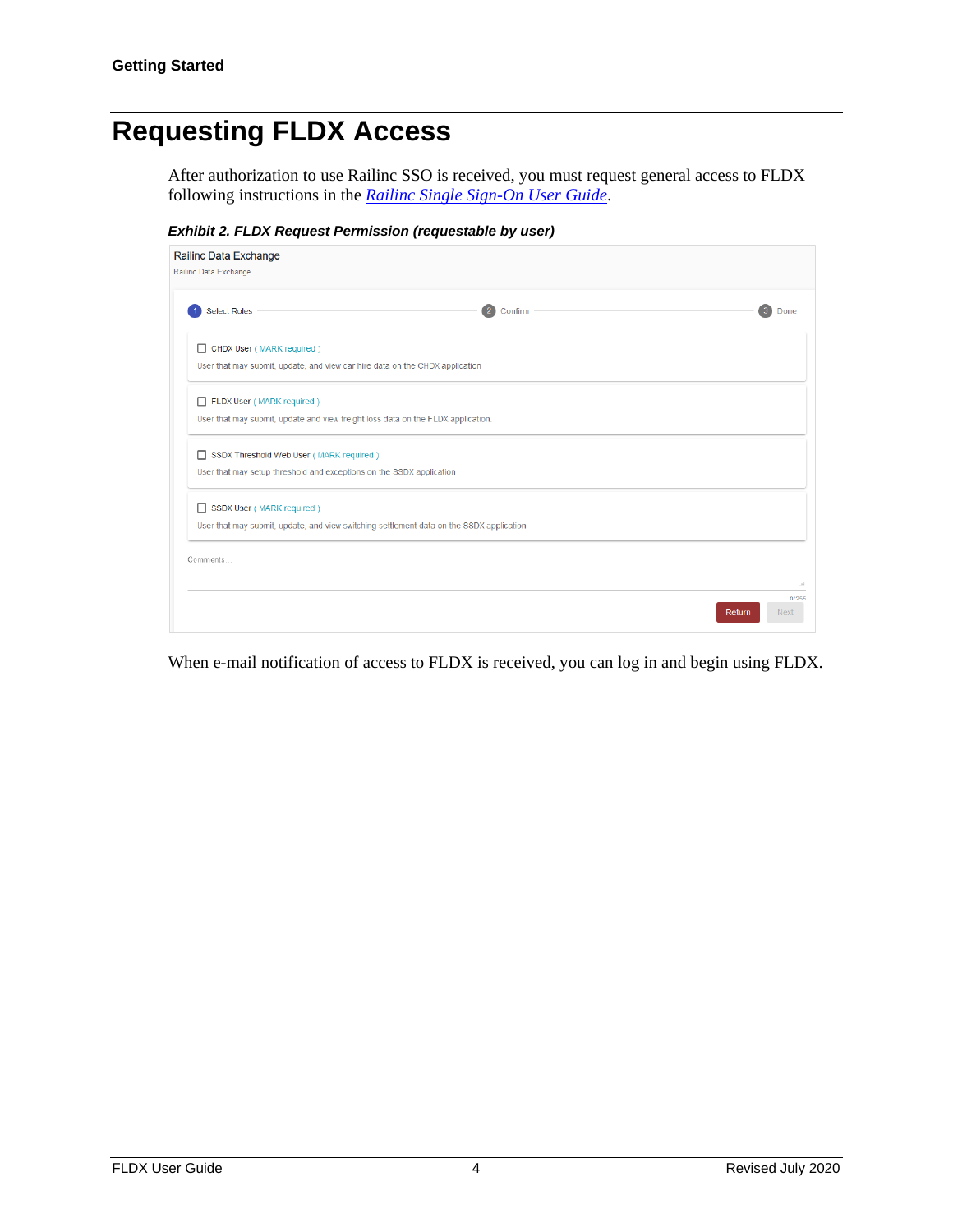# <span id="page-5-2"></span><span id="page-5-0"></span>**Logging In**

To log into FLDX:

- 1. Open your internet browser.
- 2. Enter the following URL: [https://public.railinc.com/.](https://public.railinc.com/) Select the **Customer Login** link in the upper right corner of the page.
- 3. In the Account Access panel, enter your User ID and Password. Select **Sign In**. The Railinc Launch Pad is displayed.

**Note:** For more information about the Launch Pad, refer to the *[Railinc Single Sign-On User](https://public.railinc.com/sites/default/files/documents/SSOUserGuide.pdf)  [Guide](https://public.railinc.com/sites/default/files/documents/SSOUserGuide.pdf)*.

4. In the **My Applications** section, select **Railinc Data Exchange**. The Welcome to the Railinc Data Exchange Platform page is displayed [\(Exhibit 3\)](#page-5-1).

### <span id="page-5-1"></span>*Exhibit 3. Railinc Data Exchange Platform*

| <b>RAILING</b> Data Exchange                                                                                                                                                                                                                                                                                                                               | document | Launch Pad - | <b>Sign Out</b> |
|------------------------------------------------------------------------------------------------------------------------------------------------------------------------------------------------------------------------------------------------------------------------------------------------------------------------------------------------------------|----------|--------------|-----------------|
| Select a Roadmark V<br>Home                                                                                                                                                                                                                                                                                                                                |          |              |                 |
| Welcome to the Railinc Data Exchange Platform                                                                                                                                                                                                                                                                                                              |          |              |                 |
| Car Hire Data Exchange (CHDX)                                                                                                                                                                                                                                                                                                                              |          |              |                 |
| The CHDX processes information on car hire payables and receivables.                                                                                                                                                                                                                                                                                       |          |              |                 |
| • File submission via FTP or web upload, Railinc merges the submissions and then forwards complete consolidated files to equipment<br>owners.                                                                                                                                                                                                              |          |              |                 |
| • CHDX is integrated with the Railroad Clearinghouse (RCH) which allows for automatic net settlement each month.<br>. CHDX is the oldest and largest of all the data exchanges, with over 420 railroads submitting their car hire payable data.                                                                                                            |          |              |                 |
| Freight Loss Data Exchange (FLDX)                                                                                                                                                                                                                                                                                                                          |          |              |                 |
| The FLDX is a monthly process that shows the details of the freight loss and damage claims for interline shipments.                                                                                                                                                                                                                                        |          |              |                 |
| • File submission via FTP or web upload to increase the visibility of file submission each month.<br>• Historical data access gives carriers the ability to view previous settlements.<br>• The application provides a data consolidation service and informs each carrier as to their claim liability in relation to all other participating<br>carriers. |          |              |                 |
| Switching Settlement Data Exchange (SSDX)                                                                                                                                                                                                                                                                                                                  |          |              |                 |
| The SSDX is a monthly financial exchange of switching charges across the rail industry.                                                                                                                                                                                                                                                                    |          |              |                 |
| • File submission via FTP or web upload produce inbound and outbound reports that increase the visibility of file submission each month.<br>• Historical data access gives carriers the ability to view previous settlements.<br>• In addition, the future direction of SSDX will include settlement capability within the Railroad Clearinghouse (RCH).   |          |              |                 |
|                                                                                                                                                                                                                                                                                                                                                            |          |              |                 |

5. From the **Select a Roadmark** dropdown, select the account to manage. The Roadmark field indicates the currently managed company. The FLDX application option is displayed (Exhibit [4\)](#page-5-2).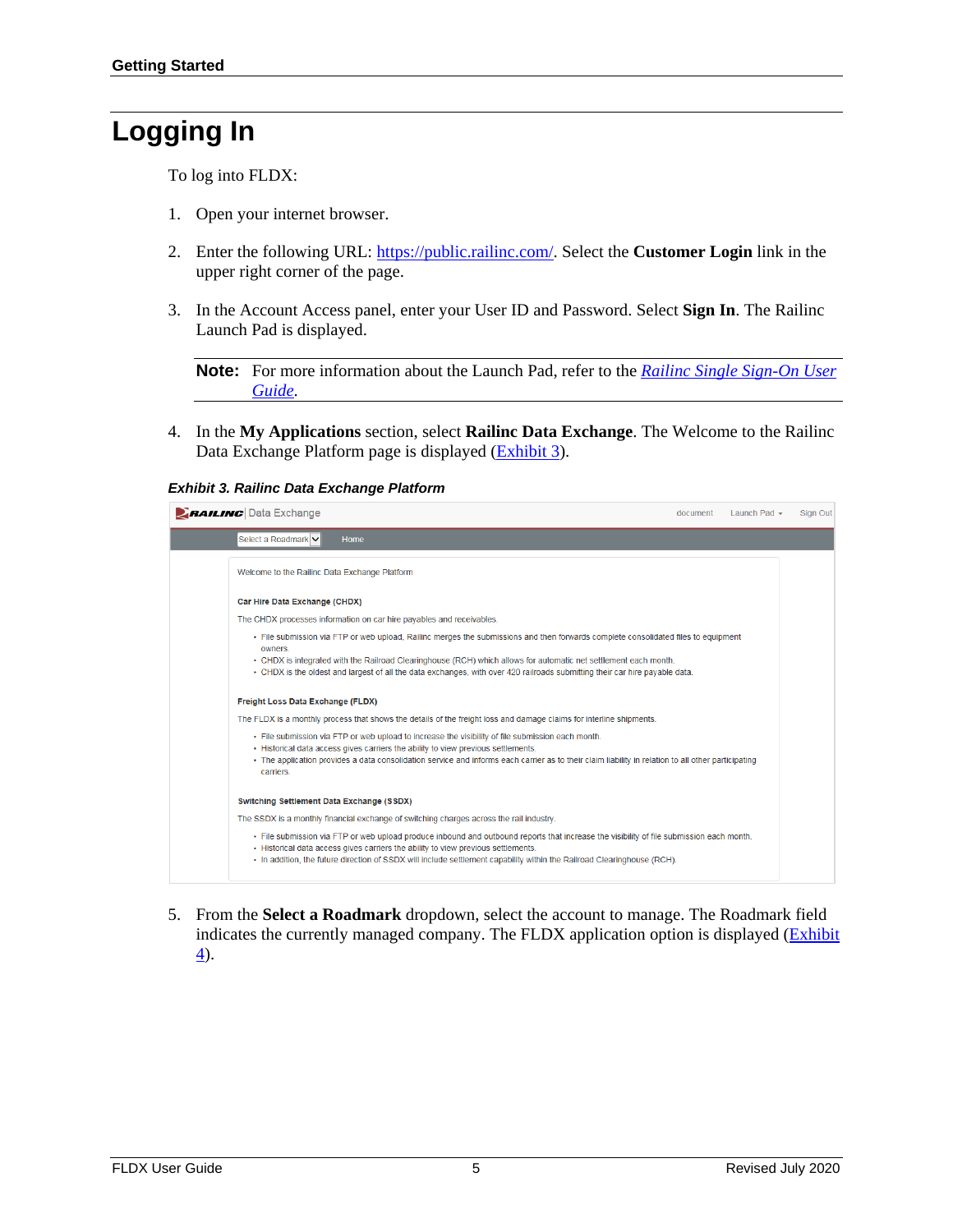### *Exhibit 4. Railinc Data Exchange Platform with FLDX Option*

| <b>BAILING</b> Data Exchange                                                                                                                                                                                                                                                                                                                                                                  | <b>TRAINDOC</b> | Launch Pad $\sim$ | Sign Out |
|-----------------------------------------------------------------------------------------------------------------------------------------------------------------------------------------------------------------------------------------------------------------------------------------------------------------------------------------------------------------------------------------------|-----------------|-------------------|----------|
| <b>RAIL</b><br>$CHDX -$<br>$FLDX -$<br>$SSDX -$<br>Home<br>◡                                                                                                                                                                                                                                                                                                                                  |                 |                   |          |
| Welcome to the Railinc Data Exchange Platform                                                                                                                                                                                                                                                                                                                                                 |                 |                   |          |
| Car Hire Data Exchange (CHDX)                                                                                                                                                                                                                                                                                                                                                                 |                 |                   |          |
| The CHDX processes information on car hire payables and receivables.                                                                                                                                                                                                                                                                                                                          |                 |                   |          |
| - File submission via FTP or web upload, Railinc merges the submissions and then forwards complete consolidated files to equipment owners.<br>• CHDX is integrated with the Railroad Clearinghouse (RCH) which allows for automatic net settlement each month.<br>. CHDX is the oldest and largest of all the data exchanges, with over 420 railroads submitting their car hire payable data. |                 |                   |          |
| Freight Loss Data Exchange (FLDX)                                                                                                                                                                                                                                                                                                                                                             |                 |                   |          |
| The FLDX is a monthly process that shows the details of the freight loss and damage claims for interline shipments.                                                                                                                                                                                                                                                                           |                 |                   |          |
| . File submission via FTP or web upload to increase the visibility of file submission each month.<br>• Historical data access gives carriers the ability to view previous settlements.<br>• The application provides a data consolidation service and informs each carrier as to their claim liability in relation to all other participating carriers.                                       |                 |                   |          |
| Switching Settlement Data Exchange (SSDX)                                                                                                                                                                                                                                                                                                                                                     |                 |                   |          |
| The SSDX is a monthly financial exchange of switching charges across the rail industry.                                                                                                                                                                                                                                                                                                       |                 |                   |          |
| • File submission via FTP or web upload produce inbound and outbound reports that increase the visibility of file submission each month.<br>• Historical data access gives carriers the ability to view previous settlements.<br>• In addition, the future direction of SSDX will include settlement capability within the Railroad Clearinghouse (RCH).                                      |                 |                   |          |

### 6. Select the **FLDX** dropdown to see the functions of the FLDX application [\(Exhibit 5\)](#page-6-1).

#### <span id="page-6-1"></span>*Exhibit 5. FLDX Application Options*

|             | <b>EXAILING</b> Data Exchange                                                                         |          |                                                      |          | <b>TRAINDOC</b>                                                                                                                                                                                                                                                                                                                                                                               | Launch Pad $\sim$ | Sign Out |
|-------------|-------------------------------------------------------------------------------------------------------|----------|------------------------------------------------------|----------|-----------------------------------------------------------------------------------------------------------------------------------------------------------------------------------------------------------------------------------------------------------------------------------------------------------------------------------------------------------------------------------------------|-------------------|----------|
| <b>RAIL</b> | Home<br>$\checkmark$                                                                                  | $CHDX -$ | $FLDX -$                                             | $SSDX -$ |                                                                                                                                                                                                                                                                                                                                                                                               |                   |          |
|             | Welcome to the Railinc Data Exchange Platform                                                         |          | Upload<br><b>Inbound History</b><br>Outbound History |          |                                                                                                                                                                                                                                                                                                                                                                                               |                   |          |
|             | Car Hire Data Exchange (CHDX)<br>The CHDX processes information on car hire payables and receivables. |          | Help                                                 |          |                                                                                                                                                                                                                                                                                                                                                                                               |                   |          |
|             |                                                                                                       |          |                                                      |          | . File submission via FTP or web upload. Railinc merges the submissions and then forwards complete consolidated files to equipment owners.<br>• CHDX is integrated with the Railroad Clearinghouse (RCH) which allows for automatic net settlement each month.<br>. CHDX is the oldest and largest of all the data exchanges, with over 420 railroads submitting their car hire payable data. |                   |          |
|             | Freight Loss Data Exchange (FLDX)                                                                     |          |                                                      |          |                                                                                                                                                                                                                                                                                                                                                                                               |                   |          |
|             |                                                                                                       |          |                                                      |          | The FLDX is a monthly process that shows the details of the freight loss and damage claims for interline shipments.                                                                                                                                                                                                                                                                           |                   |          |
|             | • Historical data access gives carriers the ability to view previous settlements.                     |          |                                                      |          | - File submission via FTP or web upload to increase the visibility of file submission each month.<br>• The application provides a data consolidation service and informs each carrier as to their claim liability in relation to all other participating carriers.                                                                                                                            |                   |          |
|             | <b>Switching Settlement Data Exchange (SSDX)</b>                                                      |          |                                                      |          |                                                                                                                                                                                                                                                                                                                                                                                               |                   |          |
|             | The SSDX is a monthly financial exchange of switching charges across the rail industry.               |          |                                                      |          |                                                                                                                                                                                                                                                                                                                                                                                               |                   |          |
|             | • Historical data access gives carriers the ability to view previous settlements.                     |          |                                                      |          | . File submission via FTP or web upload produce inbound and outbound reports that increase the visibility of file submission each month.<br>• In addition, the future direction of SSDX will include settlement capability within the Railroad Clearinghouse (RCH).                                                                                                                           |                   |          |

# <span id="page-6-0"></span>**Logging Out**

Select the **Sign Out** link to end an FLDX session.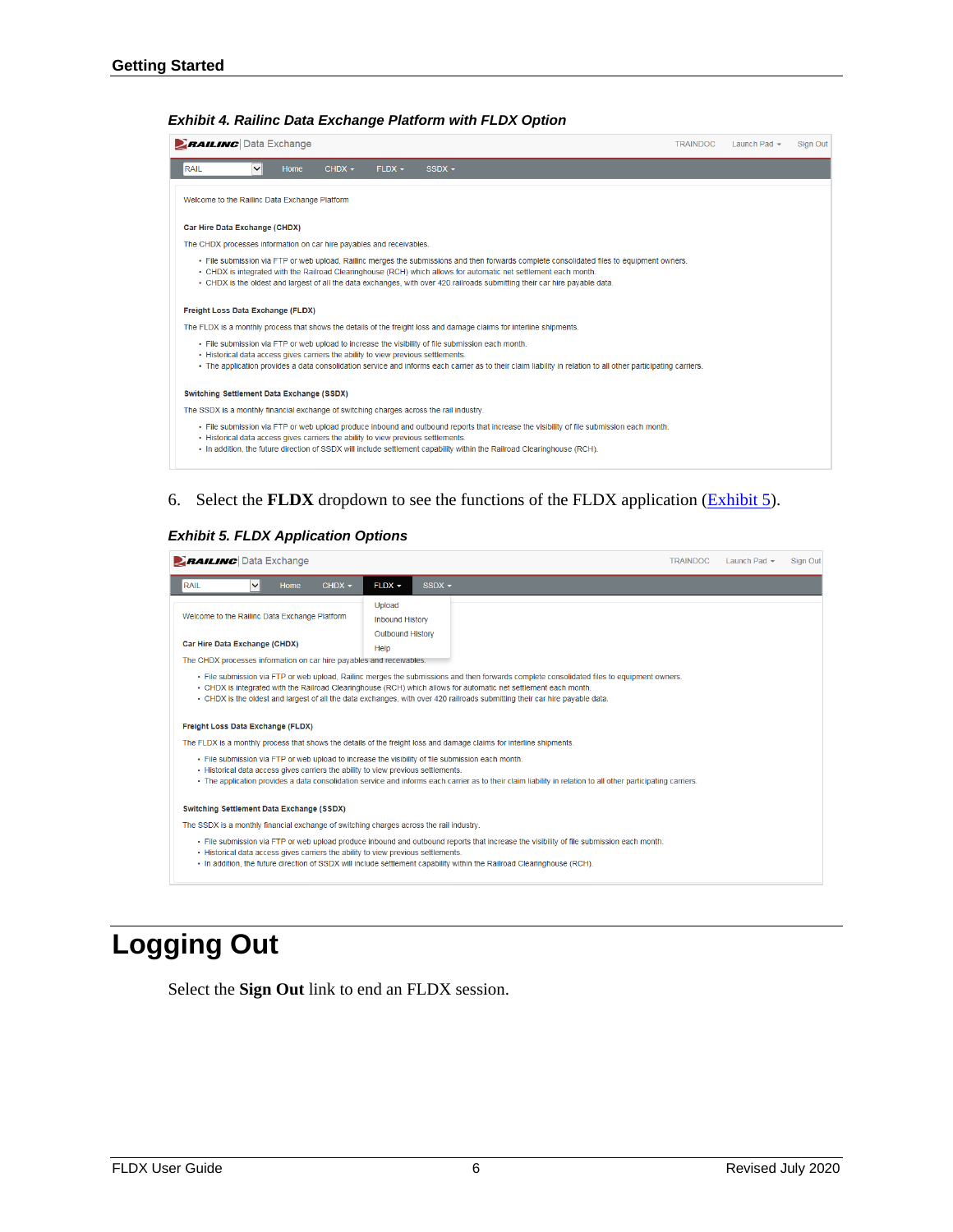# <span id="page-7-0"></span>**Upload**

You can upload FLDX files.

Use the following procedure to upload an FLDX file:

- 1. Log onto FLDX as described in [Logging In](#page-5-0) on page [5.](#page-5-0) Select the FLDX dropdown to display the functions of the FLDX application [\(Exhibit 5\)](#page-6-1).
- 2. Select **Upload**. The Upload page is displayed [\(Exhibit 6\)](#page-7-1).

### <span id="page-7-1"></span>*Exhibit 6. FLDX Upload Page*

| <b>ZRAILING</b> Data Exchange                                                                                                     |                      |        |          |          |          | <b>TRAINDOC</b> | Launch Pad $\sim$ | Sign Out |
|-----------------------------------------------------------------------------------------------------------------------------------|----------------------|--------|----------|----------|----------|-----------------|-------------------|----------|
| <b>RAIL</b>                                                                                                                       | $\ddot{\phantom{1}}$ | Home   | $CHDX -$ | $FLDX -$ | $SSDX -$ |                 |                   |          |
| FLDX > Upload                                                                                                                     |                      |        |          |          |          |                 |                   |          |
| To upload a file:<br>• Select Browse<br>· Select file in panel<br>· Select Upload                                                 |                      |        |          |          |          |                 |                   |          |
| Notes:<br>• File name must contain FLIP or FLDX<br>• File extension must be: dat, txt or zip<br>· For example: FLIP.MARK.YYMM.ext |                      |        |          |          |          |                 |                   |          |
| <b>File Name:</b>                                                                                                                 |                      | Browse |          |          |          |                 |                   |          |
|                                                                                                                                   |                      |        |          |          | O Upload |                 |                   |          |

- 3. Select **Browse**. Select the file to be uploaded from the displayed panel.
- 4. Once the file to be uploaded appears in the **File Name** field, select the **Upload** button.
- 5. If successful, a message appears confirming the success of the upload [\(Exhibit 7\)](#page-7-2).

<span id="page-7-2"></span>*Exhibit 7. Upload Confirmation Message*

File successfully uploaded

**Note:** If you attempt to upload a file that already has been uploaded with the same name, the system will ask if you are sure about replacing the file before it is uploaded. Select **Yes** to continue with the replacement or select **Cancel** to cancel.

×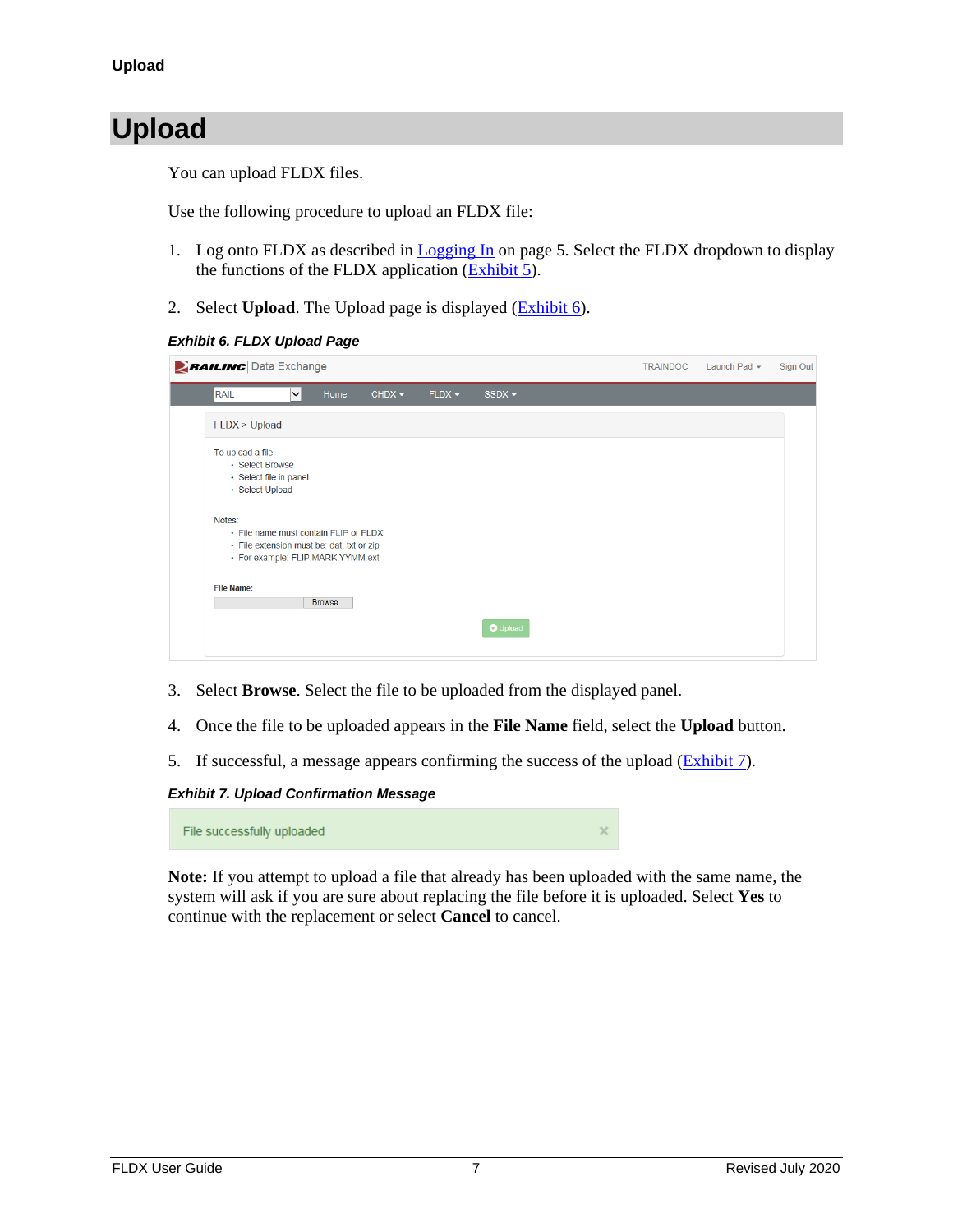### <span id="page-8-0"></span>**Notification Email**

At the end of processing an uploaded file, Railinc sends an e-mail notification [\(Exhibit 8\)](#page-8-1) to advise users that the inbound file was either Accepted or Rejected.

#### <span id="page-8-1"></span>*Exhibit 8. Inbound Summary Email Notification*

TEST: FLDX Inbound Notification: FLIP.BNSF.1307.txt - ACCEPTED Subject:

#### FLDX User,

We have completed initial pre-processing of your Freight Loss and Damage data file to be included in the monthly Railinc Data Exchange processing. Your file has been accepted for processing. To replace the existing file for this accounting period, submit another file with the same file name as the previously submitted file. All processed records will be included in the outbound distribution upon completion of the current Freight Loss and Damage Data Exchange.

Thank you, Freight Loss and Damage Data Exchange Manager Railinc

Please contact dx@railinc.com for any questions regarding the Freight Loss and Damage process.

This email and any files transmitted with it are confidential and intended solely for the use of the individual or entity to whom they are addressed. If you have received this email in error please notify the system manager. This message contains confidential information and is intended only for the individual named. If you are not the named addressee you should not disseminate, distribute or copy this e-mail.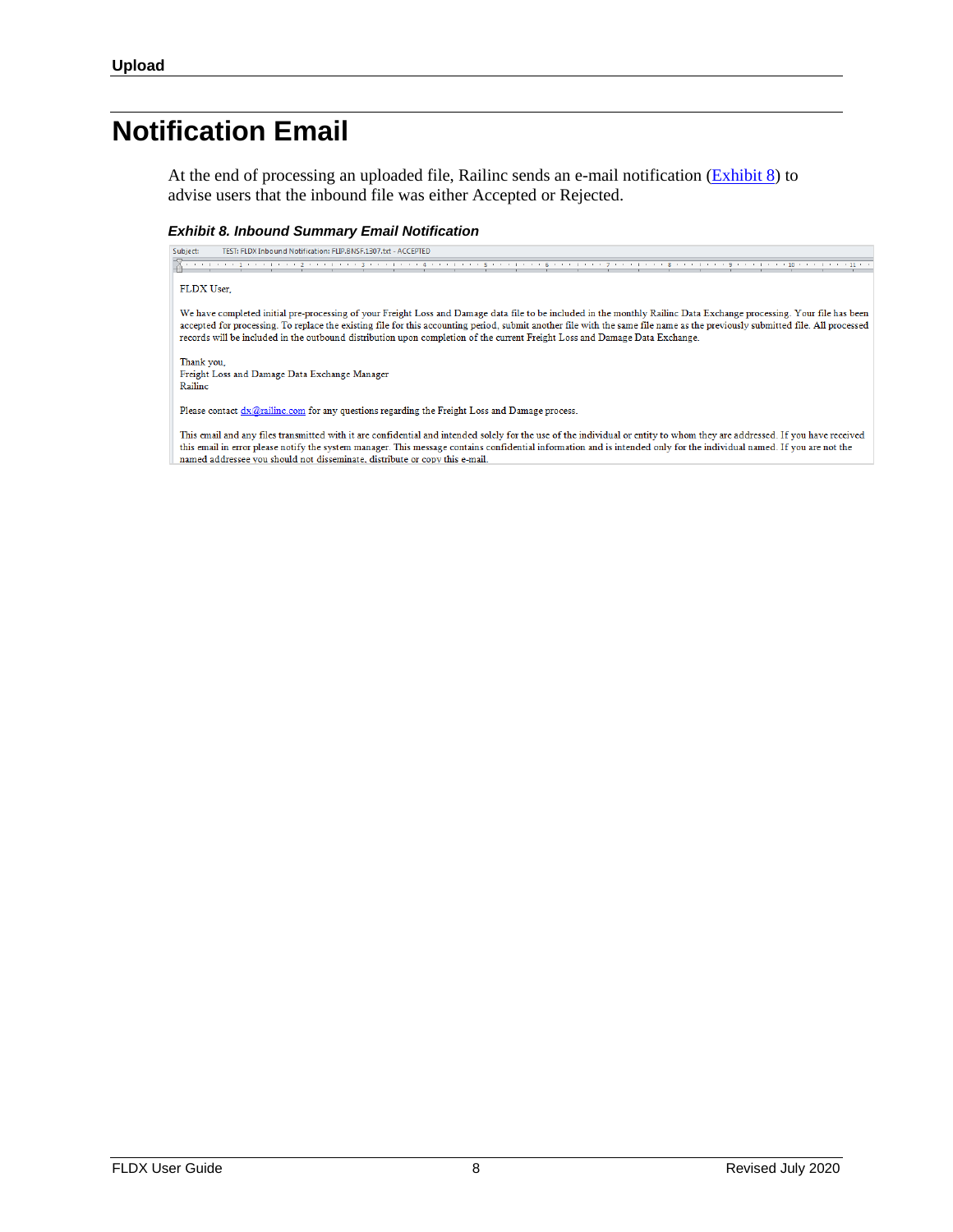### <span id="page-9-4"></span><span id="page-9-0"></span>**Inbound History**

You can view FLDX inbound history files to see historical data.

- 1. Log onto FLDX as described in  $Logging In$  on page [5.](#page-5-0) Select the FLDX dropdown to display the functions of the FLDX application (see [Exhibit 5\)](#page-6-1).
- 2. Select **Inbound History**. The Inbound History page is displayed [\(Exhibit 9\)](#page-9-1).

#### <span id="page-9-1"></span>*Exhibit 9. Inbound History*

|                | <b>BAILING</b> Data Exchange                           |                                         |                         |             |                 | TRAINDOC<br>Launch Pad $\star$ |            | Sign Out     |
|----------------|--------------------------------------------------------|-----------------------------------------|-------------------------|-------------|-----------------|--------------------------------|------------|--------------|
| RAIL           | $\vee$                                                 | CHDX -<br>FLDX -<br>Home<br>$SSDX -$    |                         |             |                 |                                |            |              |
|                | FLDX > Inbound History                                 |                                         |                         |             |                 |                                |            |              |
| Filter by:     | MONTH V                                                | MARK V<br>YEAR V                        |                         |             |                 |                                |            |              |
| <b>Actions</b> | Displaying 1 - 50 of 201 files<br>Submitting<br>$\sim$ | <b>Inbound File Name</b>                | <b>Date Received</b>    | $\triangle$ | Total Records ± | Transaction Amount =           | Status $=$ |              |
|                | Roadmark                                               | Filter                                  |                         |             |                 |                                |            |              |
| Action *       | AAR                                                    | AUTOMATION.FLDX.2014.12.29.08.27.35.dat | 2014/12/29 08:29:59 EST |             | 534             | \$128,095.65 Deleted           |            | $\wedge$     |
| Action -       | AAR                                                    | FLIP.CN.1402.dat                        | 2014/05/27 15:15:15 EST |             | 1.110           | \$152,384.38 Deleted           |            |              |
| $Action -$     | AAR                                                    | FLIP.CSXT.0214.DAT                      | 2014/05/27 14:46:12 EST |             | 662             | \$92,411.24 Deleted            |            |              |
| $Action -$     | AAR                                                    | FLIP.CPRS.1402.txt                      | 2014/05/27 14:44:41 EST |             | 398             | \$391,668.45 Deleted           |            |              |
| $Action -$     | AAR                                                    | FLDX.CPRS.1306.txt                      | 2014/02/13 18:10:23 EST |             | 568             | \$115,744.06 Deleted           |            |              |
| $Action -$     | <b>AAR</b>                                             | FLDX.NS.1309.multiFolders2.zip          | 2013/10/07 10:44:26 EST |             | 5               | \$266.17 Deleted               |            | $\checkmark$ |
|                |                                                        |                                         |                         |             |                 |                                |            |              |

- 3. As needed, use the available filters (month, year or mark) to narrow the number of displayed records.
- 4. As needed, sort the displayed records table columns, ascending or descending, by clicking the desired header column.
- 5. As needed, use the display and navigation options [\(Exhibit 10\)](#page-9-2) to modify the number of displayed records or to move to the next page of records.

#### *Exhibit 10. Record Display and Navigation Options*

<span id="page-9-2"></span>

6. Select the Action dropdown next to the inbound file row that you want to download. The download option appears [\(Exhibit 11\)](#page-9-3).

#### <span id="page-9-3"></span>*Exhibit 11. Download Action Drop-down*



7. To download an inbound history record, select its row and then select **Download Inbound**  File. Select to either open or save the file. When opened the file opens as a .txt file (see [Exhibit 12\)](#page-9-4).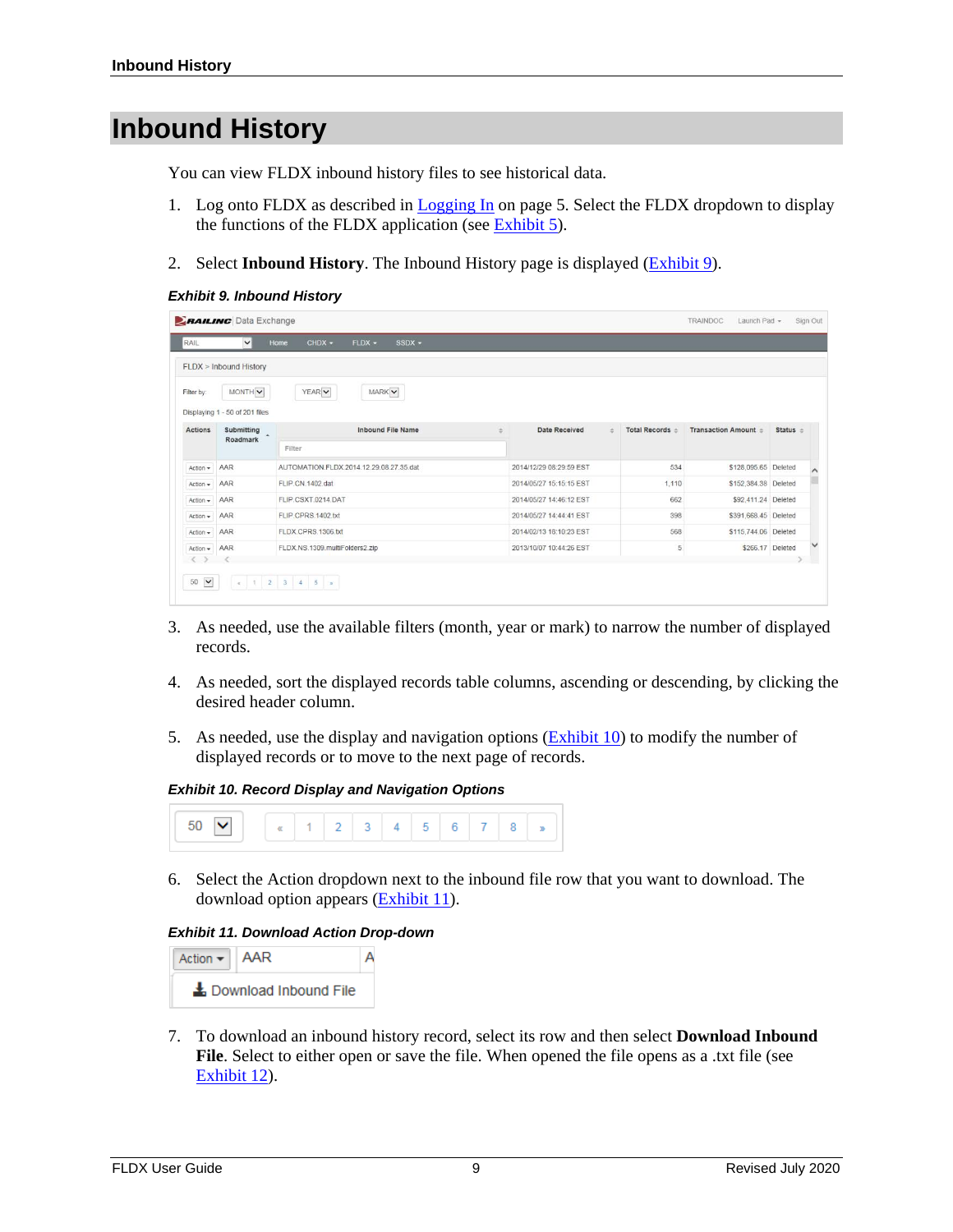### *Exhibit 12. Inbound File (.txt format)*

| FLIP RAIL 1307.txt - Notepad                                                                                                                                                                                                                                                                                                                                                                                                                                                                                                                                                                                                                                         |                                                                                                                                                                                                                                                                                                                                                                                                                                                                                                                                                                                                                                                                                                                                                                                                                                                                                                                                                                                                                                                                                                                                                                                                                                                                                                                                                                                                                                                                                                                                                                                                                                                                                                                                                                                                                                                                                                                                                                                                                                                                                                                                                                                                                                                                                                                                                                                                                                                                                                                                                                                                                                                                                                                                                                                                                                                                                                                                                                                                                                                                                                                                                                                     | $\begin{array}{c c c c c c c} \hline \multicolumn{3}{c }{\mathbf{C}} & \multicolumn{3}{c }{\mathbf{X}} \end{array}$ |
|----------------------------------------------------------------------------------------------------------------------------------------------------------------------------------------------------------------------------------------------------------------------------------------------------------------------------------------------------------------------------------------------------------------------------------------------------------------------------------------------------------------------------------------------------------------------------------------------------------------------------------------------------------------------|-------------------------------------------------------------------------------------------------------------------------------------------------------------------------------------------------------------------------------------------------------------------------------------------------------------------------------------------------------------------------------------------------------------------------------------------------------------------------------------------------------------------------------------------------------------------------------------------------------------------------------------------------------------------------------------------------------------------------------------------------------------------------------------------------------------------------------------------------------------------------------------------------------------------------------------------------------------------------------------------------------------------------------------------------------------------------------------------------------------------------------------------------------------------------------------------------------------------------------------------------------------------------------------------------------------------------------------------------------------------------------------------------------------------------------------------------------------------------------------------------------------------------------------------------------------------------------------------------------------------------------------------------------------------------------------------------------------------------------------------------------------------------------------------------------------------------------------------------------------------------------------------------------------------------------------------------------------------------------------------------------------------------------------------------------------------------------------------------------------------------------------------------------------------------------------------------------------------------------------------------------------------------------------------------------------------------------------------------------------------------------------------------------------------------------------------------------------------------------------------------------------------------------------------------------------------------------------------------------------------------------------------------------------------------------------------------------------------------------------------------------------------------------------------------------------------------------------------------------------------------------------------------------------------------------------------------------------------------------------------------------------------------------------------------------------------------------------------------------------------------------------------------------------------------------------|---------------------------------------------------------------------------------------------------------------------|
|                                                                                                                                                                                                                                                                                                                                                                                                                                                                                                                                                                                                                                                                      |                                                                                                                                                                                                                                                                                                                                                                                                                                                                                                                                                                                                                                                                                                                                                                                                                                                                                                                                                                                                                                                                                                                                                                                                                                                                                                                                                                                                                                                                                                                                                                                                                                                                                                                                                                                                                                                                                                                                                                                                                                                                                                                                                                                                                                                                                                                                                                                                                                                                                                                                                                                                                                                                                                                                                                                                                                                                                                                                                                                                                                                                                                                                                                                     |                                                                                                                     |
| File Edit Format View Help                                                                                                                                                                                                                                                                                                                                                                                                                                                                                                                                                                                                                                           |                                                                                                                                                                                                                                                                                                                                                                                                                                                                                                                                                                                                                                                                                                                                                                                                                                                                                                                                                                                                                                                                                                                                                                                                                                                                                                                                                                                                                                                                                                                                                                                                                                                                                                                                                                                                                                                                                                                                                                                                                                                                                                                                                                                                                                                                                                                                                                                                                                                                                                                                                                                                                                                                                                                                                                                                                                                                                                                                                                                                                                                                                                                                                                                     |                                                                                                                     |
| 130609931111111110001<br>13060993111111110001<br>130609931111111110001<br>13060993222222220002<br>13060993222222220002<br>13060993222222220002<br>13060993333333330003<br>13060993333333330003<br>13060993333333330003<br>13060993333333330003<br>13060993444444440004<br>13060993444444440004<br>13060993444444440004<br>13060993444444440004<br>13060993555555550005<br>13060993555555550005<br>13060993555555550005<br>13060993555555550005<br>1306099366666660006<br>1306099366666660006<br>1306099366666660006<br>13060993777777770007<br>13060993777777770007<br>13060993777777770007<br>13060993777777770007<br>13060993DEBIT SUMMARY<br>13060000TAPE SUMMARY | 00ALLISTONSANBERCA204951121113TTGX92220103410191000(<br>12000004466{371112000000000{2031134100000GENRAIEXA ABCDEFGHI401050777<br>0000000000000000<br>0000000000002HNYD2H4XDH5120290560000000121231<br>2G0167LA4127800004466<br>000000<br>3GIBSN0105M 055700000917100000000{00000917IBLUIS0357M 001000000016E00000000{0000000{DESTN0777M 214300003531F00000000{00003531F<br>00ALLISTONSANBERCA643597121223ETTX710577034101910000<br>12000008514D371112000000000{2030412100000GENRAIEXA ABCDEFGHI401050777<br>0000000000000000<br>0000000000002HGFB2F80DH5177040560000000130319<br>000000<br>AIA026LA4131400008514<br>3GIBSN0105M 055700001750{00000000{00001750{BLUIS0357M 001000000031D00000000{00000000{DESTN0777M 214300006733{00000000{00006733{<br>12000003412{371112000000000{2030407100000GENRAIEXA ABCDEFGHI401050777<br>00ALLISTONSANBERCA205492130129AOK 501610034101910000<br>and the control<br>0000000000000000<br>0000000000002HGFB2F53DH5273880560000000130319<br>000000<br>AIA032LA4131600003412<br>3BUFF 0105M 014600000182c00000000{0000000{cHGO 0712M 051900000648B0000000{00000648BBLUIS0357M 001000000012E00000000{0000000}<br>000000000000{00000000{0000000}<br>000000000000{00000000}0000000}<br>4DESTN0777M 205700002569{00000000{00002569{<br>12000004516{37111200000000}2030412100000GENRAIEXA ABCDEFGHI401050777<br>00ALLISTONSANBERCA670841121227AOK 501946034101910000<br>000000<br>0000000000000000<br>0000000000002HGFG4A58DH7004410560000000130319<br>ATA034LA4131600004516<br>3BUFF 0105M 014600000241c00000000{00000241ccHGO 0712M 051900000857100000000{00000857IBLUIS0357M 001000000016E00000000{0000000}<br>000000000000{00000000{00000000}<br>000000000000{00000000}00000000}<br>4DESTN0777M 205700003400C00000000{00003400C<br>12000003570f37111200000000f2030307200000GENRAIEXA ABCDEFGHI401050777<br>00ALLISTONSANBERCA591019121218BNSF314608034101910000<br>0000000000002HGFB2F93DH5115960560000000130330<br>0000000000000000<br>000000<br>ACA055LA4131200003570<br>3BUFF 0105M 014600000190H00000000{0000000{CHGO 0712M 051900000678B0000000{00000678BBLUI50357M 001000000013A0000000{0000000}<br>000000000000{00000000}00000000}<br>000000000000{00000000}00000000}<br>4DESTN0777M 2057000026871000000000000026871<br>12000008606E371121500000000{2030412406025ABCABCABC XYZXYZXYZ 301050777<br>00GALT ONORTLLTWA387763130214TTGX99260103230160066<br>0000000000000000<br>0000000000002T2BK1BA8DC1944270560000000130409<br>000000<br>L1-BN-01294 0000860<br>3CHGO 0105M 045700001489C00000000{00001489CCICRO0357M 001000000032F00000000{00000000{DESTN0777M 217400007084F00000000{00007084F<br>12000008588{371112000000000{2031607316071GENRAIEXA ABCDEFGHI401050777<br>00ALLISTONSANBERCA460406130221BNSF314386034101910000<br>0000000000000000<br>000000000002HGFG3B58DH5076830560000000130416120906A2A170LA4132600008588<br>000000<br>3BUFF 0105M 014600000458100000000600004581CHGO 0712M 051900001631E0000000060001631EBLUIS0357M 001000000031D00000000600000006<br>000000000000{00000000{0000000}<br>4DESTN0777M 205700006466B00000000100006466B<br>00000006254c01050000000000006<br>00001581086E00000000542000000<br>$\mathbf{Q}$ |                                                                                                                     |
|                                                                                                                                                                                                                                                                                                                                                                                                                                                                                                                                                                                                                                                                      | m                                                                                                                                                                                                                                                                                                                                                                                                                                                                                                                                                                                                                                                                                                                                                                                                                                                                                                                                                                                                                                                                                                                                                                                                                                                                                                                                                                                                                                                                                                                                                                                                                                                                                                                                                                                                                                                                                                                                                                                                                                                                                                                                                                                                                                                                                                                                                                                                                                                                                                                                                                                                                                                                                                                                                                                                                                                                                                                                                                                                                                                                                                                                                                                   |                                                                                                                     |
|                                                                                                                                                                                                                                                                                                                                                                                                                                                                                                                                                                                                                                                                      |                                                                                                                                                                                                                                                                                                                                                                                                                                                                                                                                                                                                                                                                                                                                                                                                                                                                                                                                                                                                                                                                                                                                                                                                                                                                                                                                                                                                                                                                                                                                                                                                                                                                                                                                                                                                                                                                                                                                                                                                                                                                                                                                                                                                                                                                                                                                                                                                                                                                                                                                                                                                                                                                                                                                                                                                                                                                                                                                                                                                                                                                                                                                                                                     |                                                                                                                     |